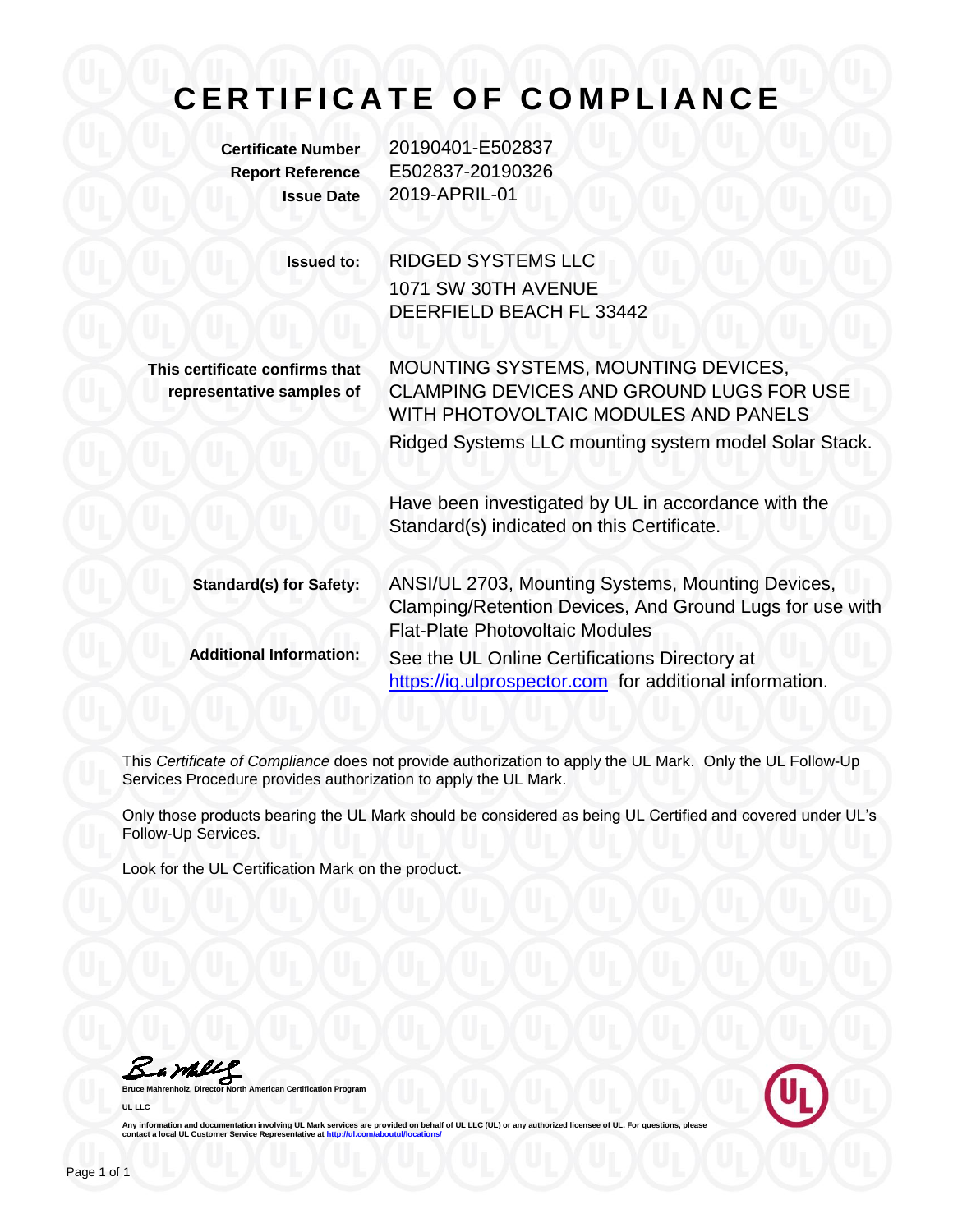File E502837 Project 4788643113

March 26, 2019

REPORT

on

MOUNTING SYSTEMS, MOUNTING DEVICES, CLAMPING DEVICES AND GROUND LUGS FOR USE WITH PHOTOVOLTAIC MODULES AND PANELS

> Ridged Systems LLC Deerfield Beach, Florida

Copyright © 2019 UL LLC

UL LLC authorizes the above named company to reproduce this Report only for purposes as described in the Conclusion, provided it is reproduced in its entirety.